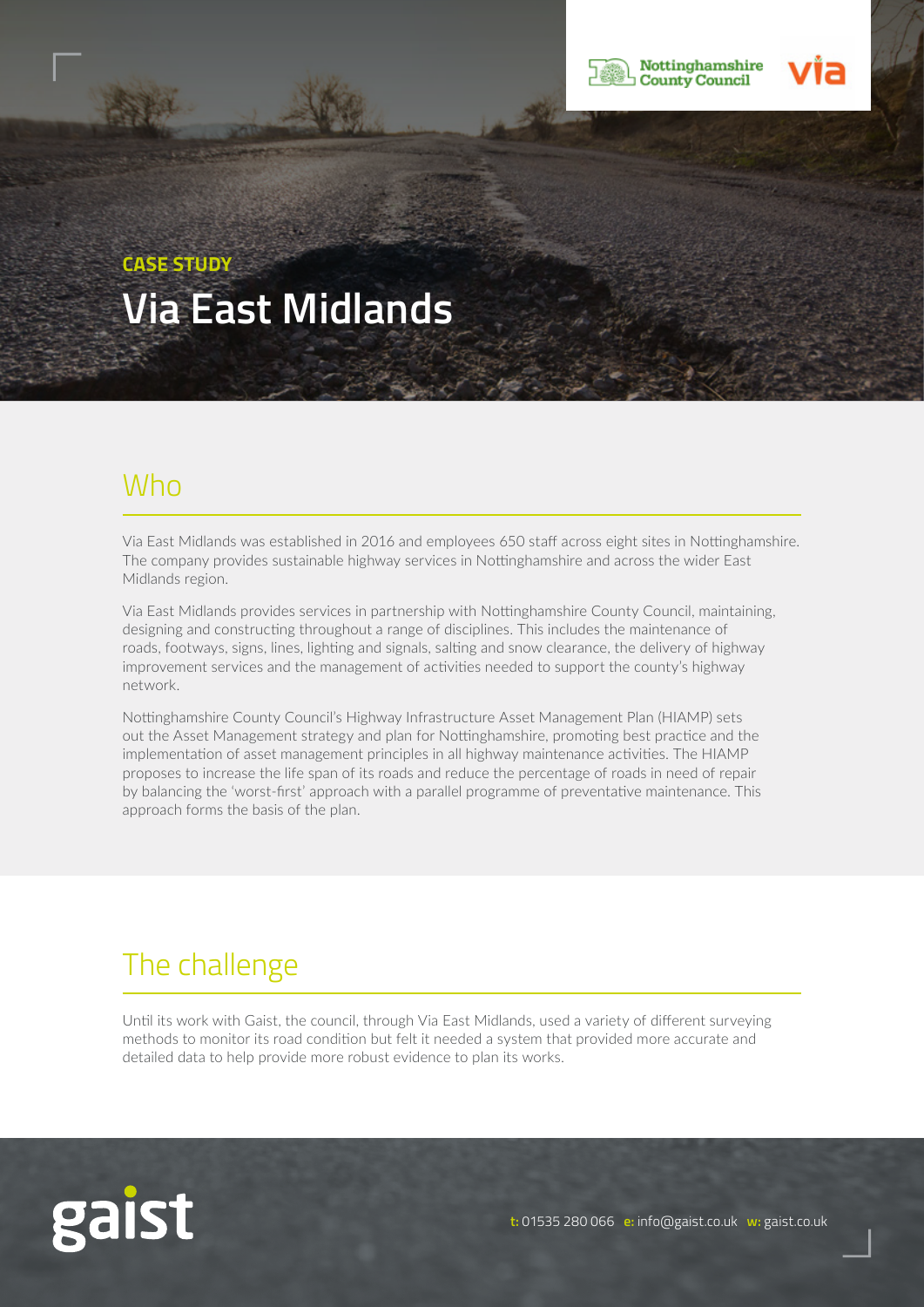# The solution

The Gaist survey provided a much higher level of accurate data so Via East Midlands and Nottinghamshire County Council could effectively build up a real picture from the desktop of what condition its unclassified roads were in and what needed to be prioritised. It now has clear evidence to back up its decisions and with the ability to combine with other available data it can better inform on maintenance strategy and investment decisions. The survey also provided us with a solid body of evidence to help with funding bids, maintenance strategy as well as being able to provide explanations in a more scientific way to its various stakeholders.

#### *Peter Wells, Highway Asset Manager Via East Midlands Ltd answered some questions based around the company's experience of working with Gaist.*

#### What were the main challenges that led you to investigating and using the Gaist system?

We were looking for more information about our unclassified road network. Unclassified roads in Nottinghamshire make up 60% of the highway network. We know that they are the most susceptible to damage and they are expected to take more traffic than they were originally designed for.

#### Now the survey has been completed, how have you been able to identify and prioritise works more effectively?

We are encouraged by the results of the Gaist survey and believe that the data collected will prove to be invaluable to our prioritisation process. We have also found the high-definition video imagery to be extremely useful, particularly in the last 12 months, due to the pandemic and the stay-athome advice from Central Government.

### Why is this important?

A key area for us is ongoing development of a prioritised forward works programme for a rolling period of three to five years.

#### Have you compared the data to what your engineers/inspectors see on the ground?

We have found there to be a good overlap with the recommendations our safety inspectors have put forward. Many of the schemes identified by the survey form part of our forward works programme which is encouraging as it validates our current approach for identifying those sites in need of maintenance.

### Has the data enabled you to consider more proactive maintenance and early intervention methods?

This has been a particular area of focus for us for some time now. We hope that the survey can help us identify those sites that are the most cost effective to surface treat now to delay the need for expensive repairs in the future.